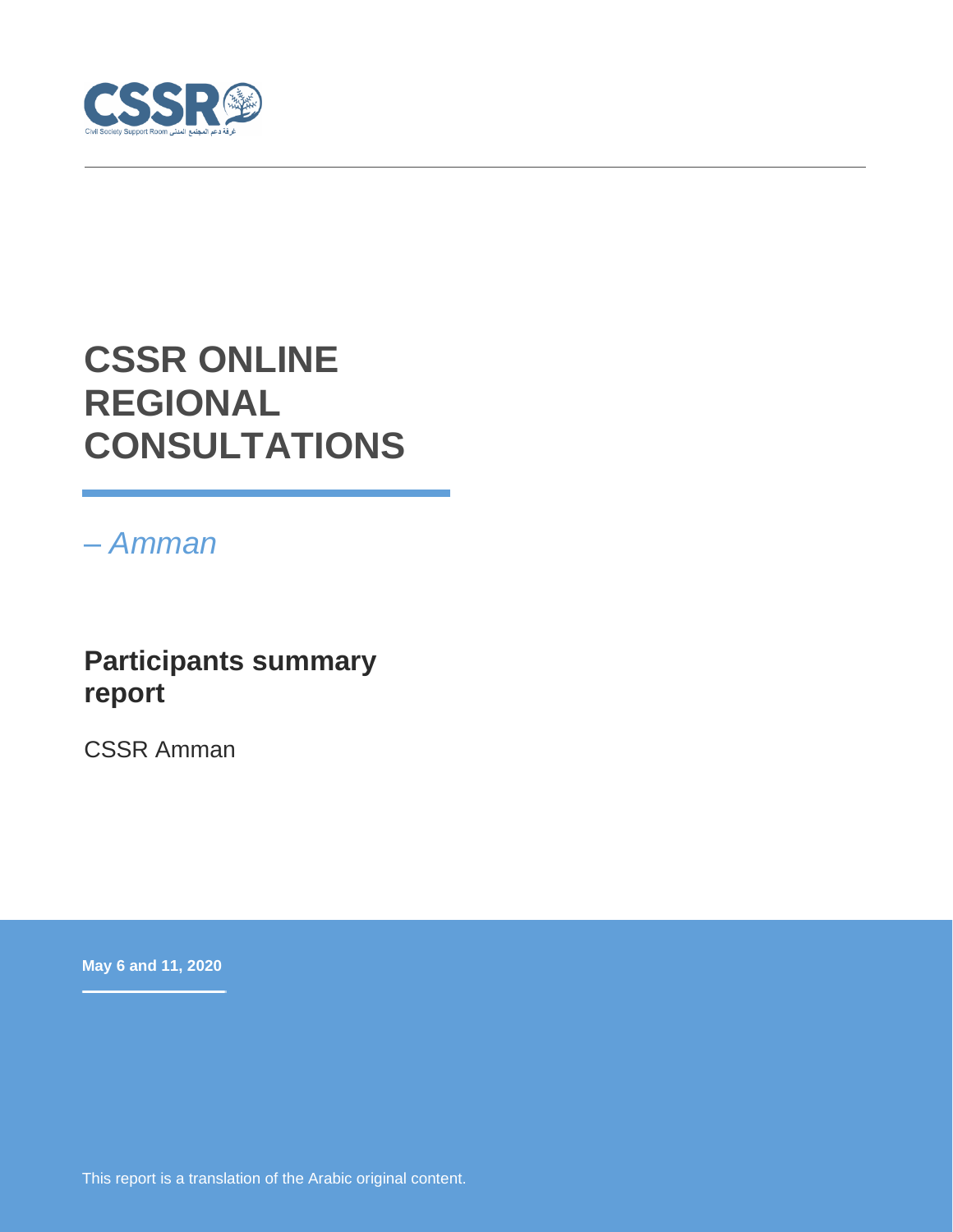# **CONTENTS**

| <b>EXECUTIVE SUMMARY</b>      | 1              |
|-------------------------------|----------------|
| <b>Legitimate Questions</b>   | $\overline{2}$ |
| Lack of clarity on key issues | $\overline{2}$ |
| Proposals                     | 3              |
| <b>Reiterations</b>           | 3              |

#### **RECOMMENDATIONS 4**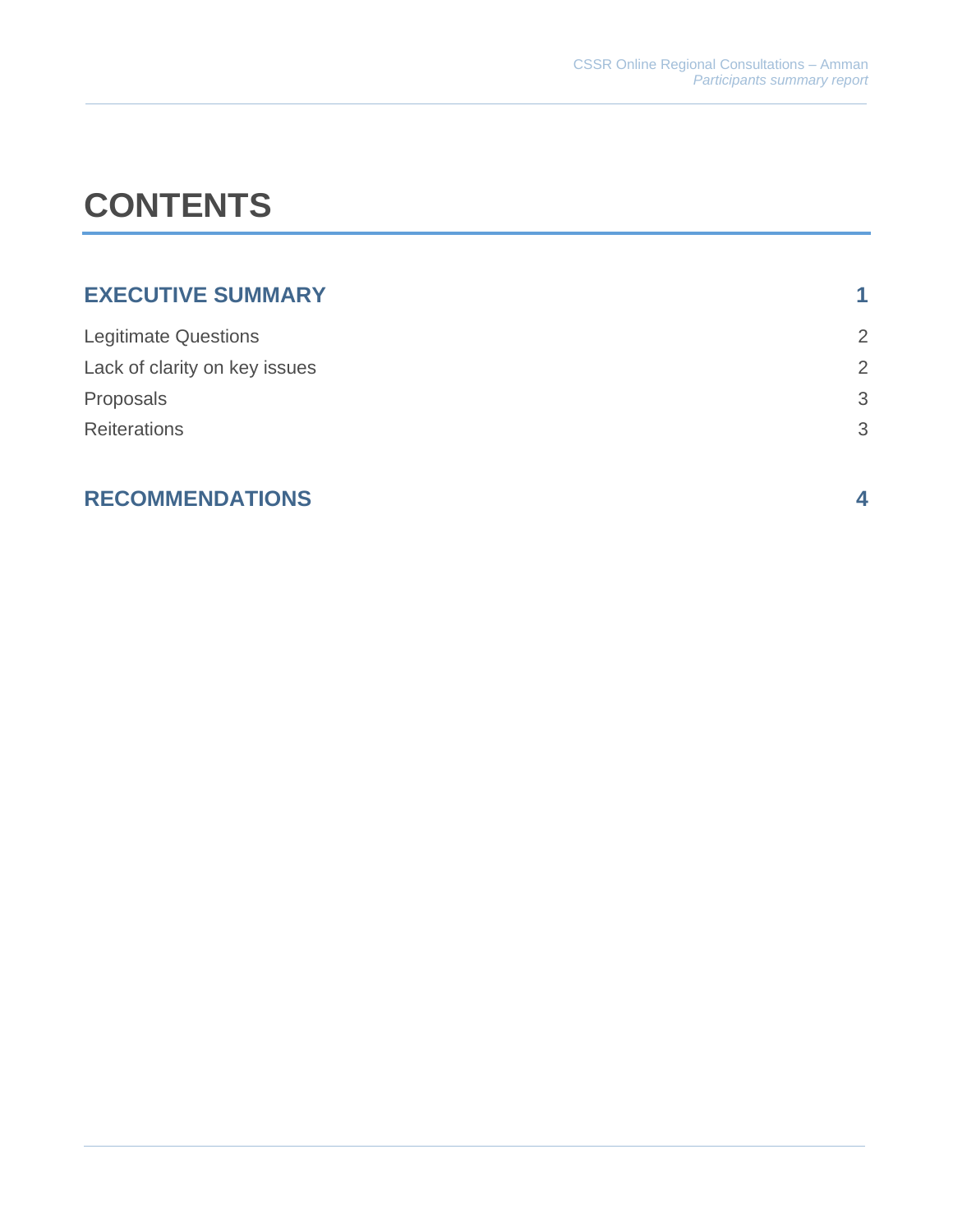1

# **EXECUTIVE SUMMARY**

Virtual Amman Civil Society Support Room (CSSR) consultations were held on May 6 and 11, 2020. Participants discussed the role of the CSSR, its civic and social values, and future strategies to support it. Suggestions were made regarding communication mechanisms to present the CSSR's role as an

advocacy and confidence-building platform for Syrians to a wide spectrum of civil society. Participants also shared their views on links between the CSSR and the political process. Various humanitarian topics were discussed.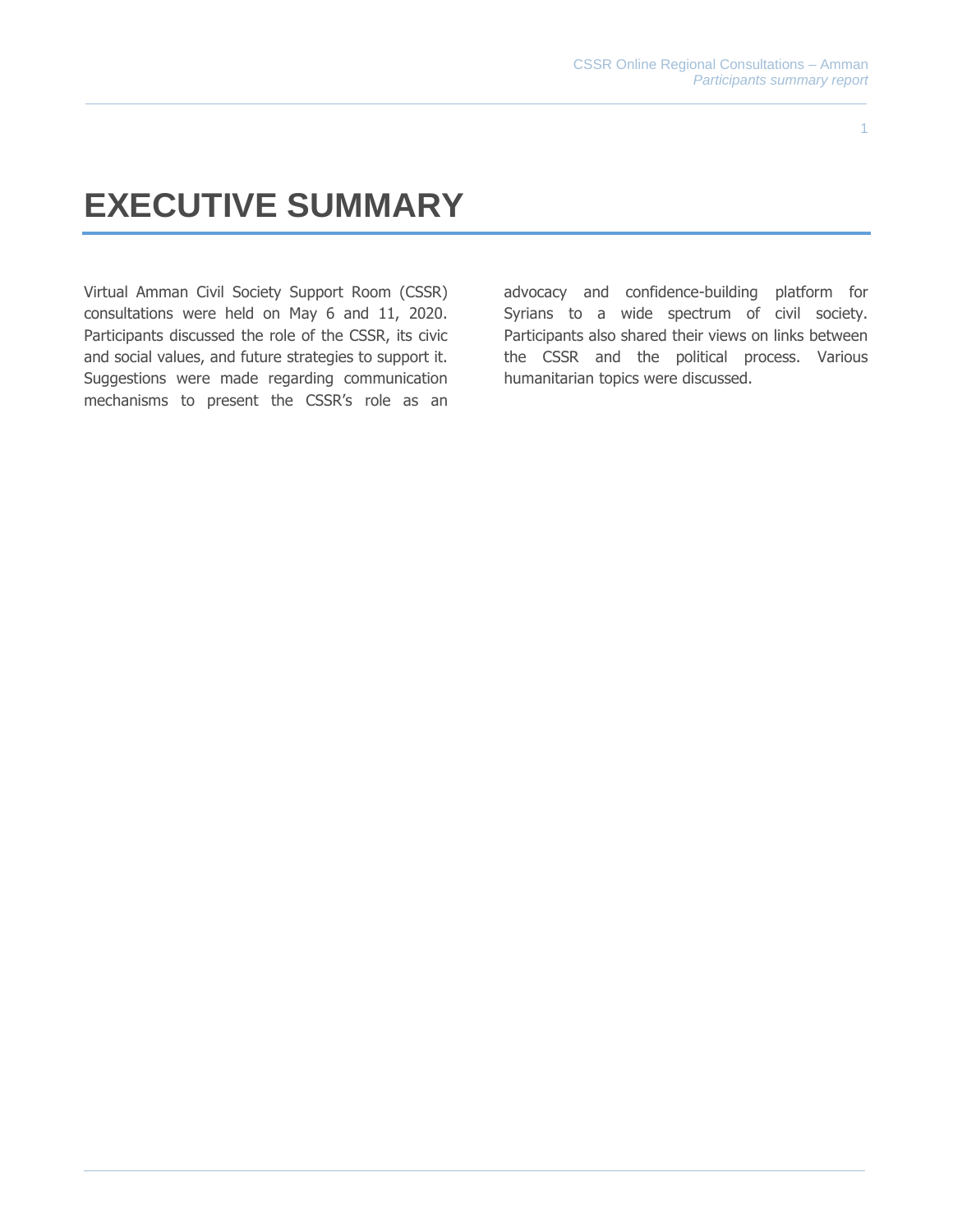*Working session only for participants in the Jordanian CSSR to discuss and collect opinions and proposals on the following topics.*

#### *Legitimate Questions*

- What is the actual role of the CSSR in the Constitutional Committee? Why is there no oversight and advisory role for the CSSR in the Committee?
- What is the possibility of holding an international conference on detainees in the presence of and in coordination with Syrians, the outcome of which would be binding?
- ◆ Where does the negotiation space for the CSSR lie?
- ◆ What are the legal mandates of the CSSR?
- ◆ Regarding advocacy, what are the mechanisms, channels, financial and mediarelated means available to the CSSR?
- ◆ Do we have the right to reject the form of the state in case it does not meet the aspirations of Syrians?

#### *Lack of clarity on key issues*

Everyone feels that so far there has been no effective communication with the Middle Third, and we are still receiving news either through personal contacts or through CSSR briefings on most of the issues related to the activities of the Office of the SE for Syria (OSE-Syria). For example, we have heard that there are possible changes in the composition of delegations, but the OSE-Syria has not confirmed anything of this sort. We heard that the parties have reached conclusions, but there was no information from the OSE-Syria about the type of consensus and the next steps, so where do we stand? And what is our real role in this room?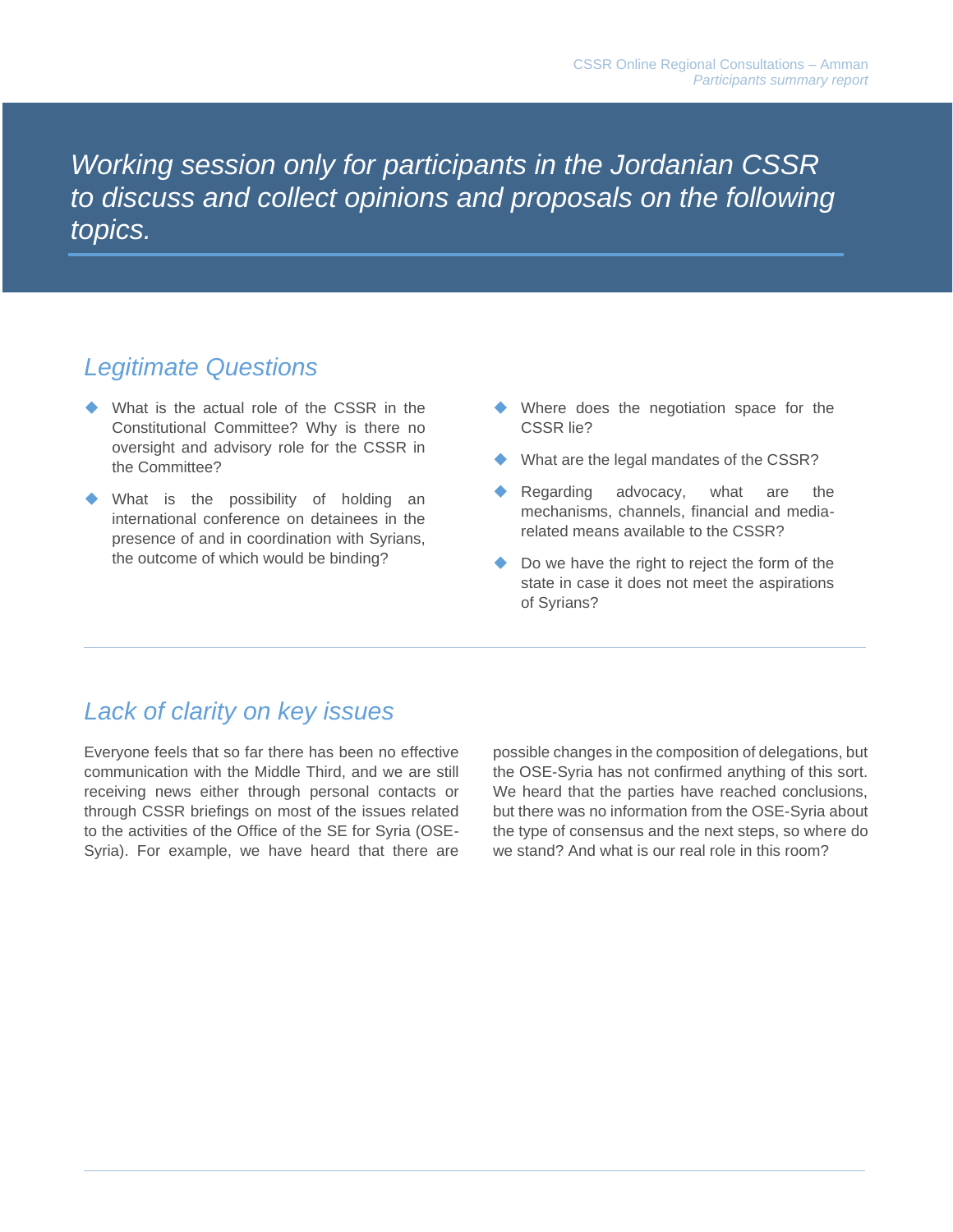### *Proposals*

The CSSR participants in Amman made the following proposals:

- We propose that there should be a binding supervisory role for the work of the Middle Third of the Constitutional Committee (because this Third is under the mandate of the UN SE), as well as a non-binding advisory role for the Constitutional Committee to provide ideas and consultations.
- ◆ We propose to provide a periodic briefing on the detainees' file, the efforts to release them and the role of the actors in their case.
- ◆ We propose the creation of UN refugee protection offices to monitor the conditions of those returning to Syria.
- If the work of the Constitutional Committee is disrupted for more than six months, we propose that an ultimatum be issued to the disrupting party, giving such party a specified period to reform. In case of non-compliance, the file of negotiations will be referred to the Security Council for the implementation of Resolution 2254 under Chapter VII and directly declaring the beginning of the transition.
- We propose that there should be a written briefing on the work of the Women's Advisory Board (WAB) and the CSSR.

#### *Reiterations*

Participants from the Jordan based CSSR emphasized a set of objectives, namely:

- **1.** We emphasise the ownership of the CSSR by Syrians, and that it must be a Syrian-Syrian interaction, and we should have the right to veto the mechanisms of action and propose new ideas and mechanisms.
- **2.** We emphasise the need to crystallise the oversight and negotiating role of the CSSR and to increase the number of participants in the CSSR.
- **3.** We emphasise the quest for the continuity of the CSSR; that there should be specific dates for regular meetings, like for the WAB; and that the CSSR should participate in setting the agenda of these meetings.
- **4.** We emphasise our rejection of the involvement of Syrian youth in the fighting in Libya and believe that we need help to provide channels to educate Syrians at home about the dangers and consequences of this step.
- **5.** We emphasise that the Russians are a dishonest partner to which the Syrian file was entrusted, and that it was involved in and continues to be involved in the killing of Syrians.
- **6.** We emphasise the need to share the agendas of Geneva meeting one week before the actual meetings, as well as the right of Syrians to add, modify or delete items based on Syrian ownership of the CSSR.

3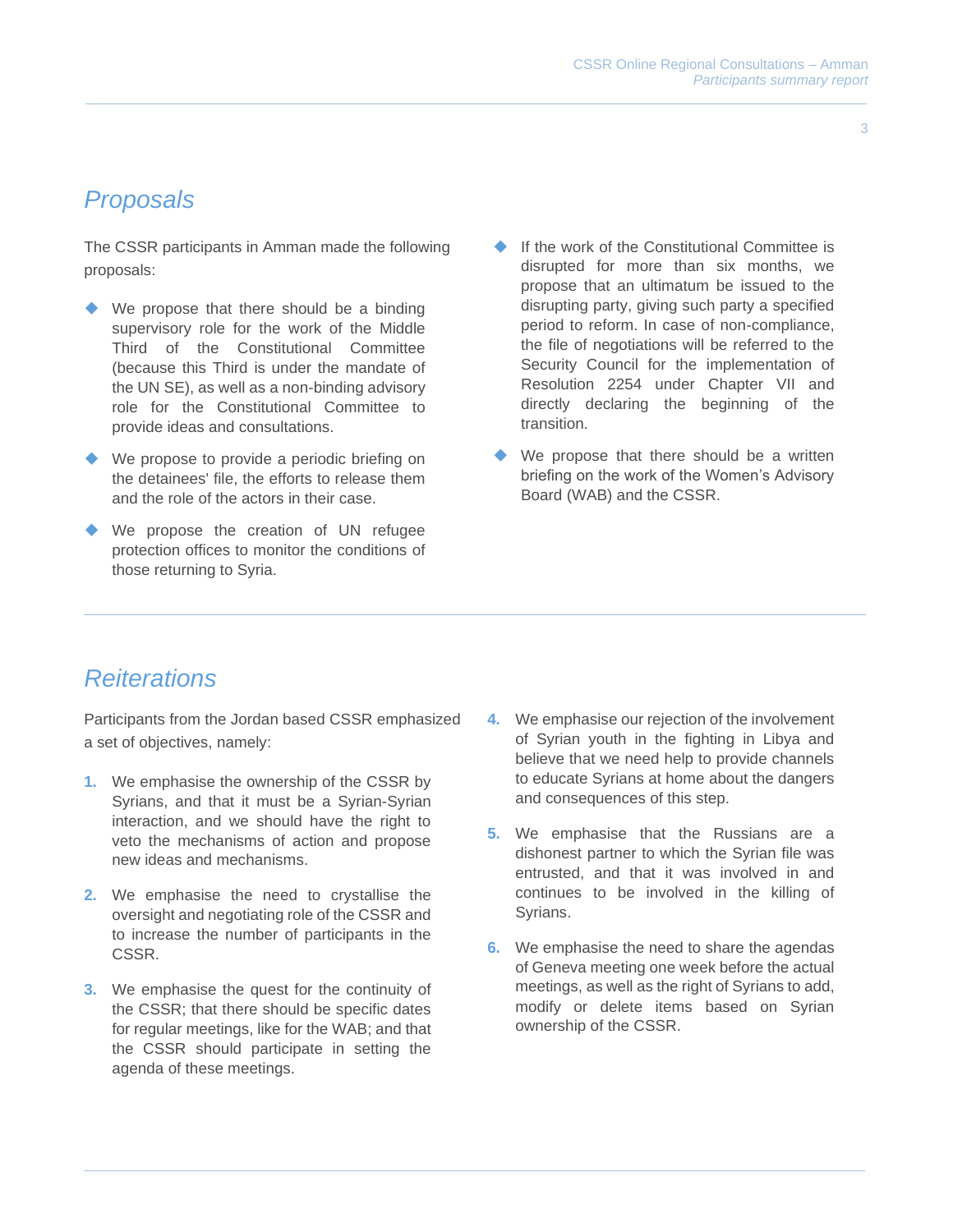# **RECOMMENDATIONS**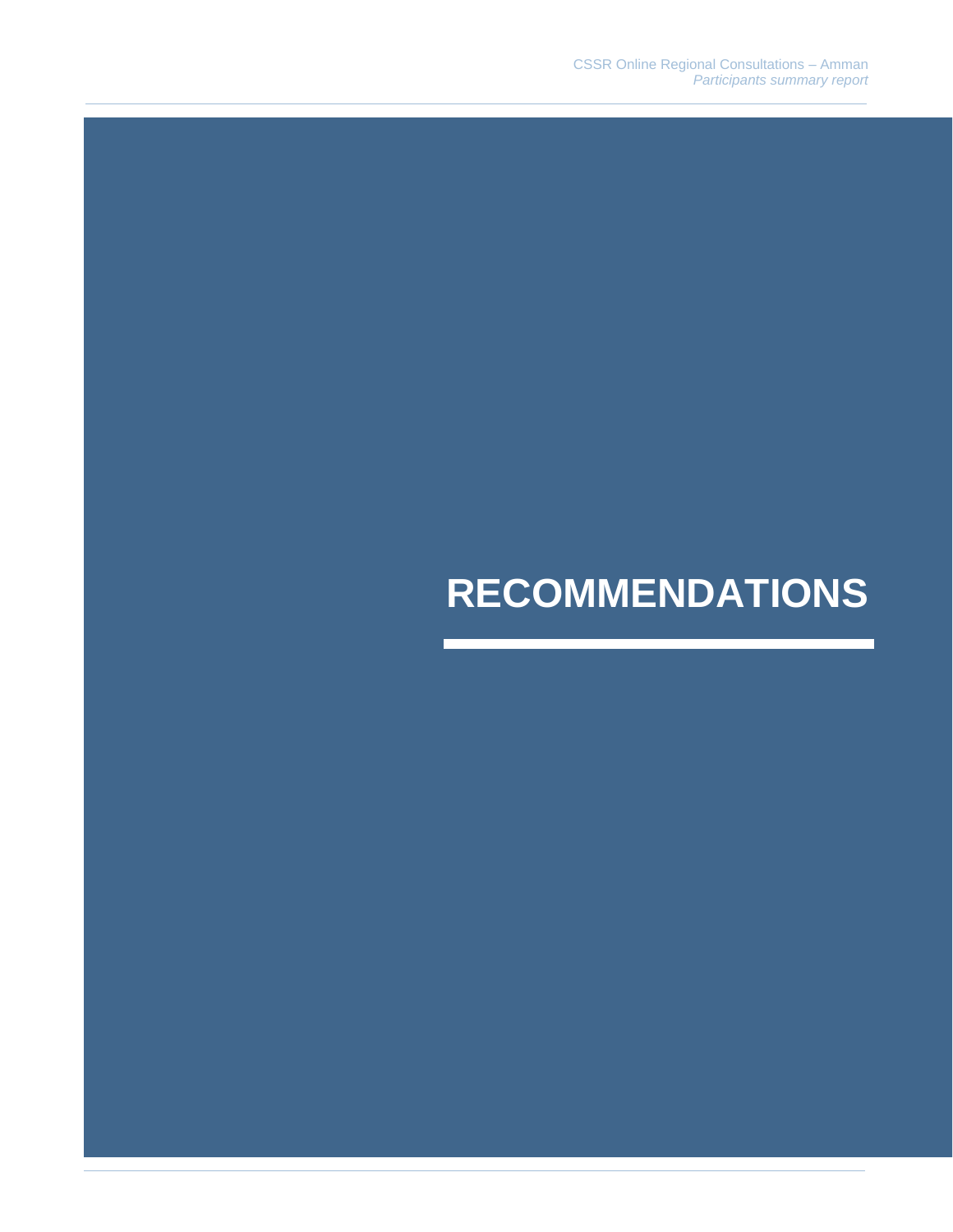5

## In the closing session, the participants at the meeting made recommendations to the SE, which are summarised as follows:

- **1.** The need to redirect all the negotiation files back to Geneva and not to leave negotiations to other processes such as Astana and Sochi. On detainees, the SE mentioned exchanges of detainees in some of his Security Council briefings, and we – as members of Syrian civil society – reiterate our rejection of such exchanges as a solution to this file and we call for the release of all political detainees without conditions or restrictions.
- **2.** The need for regular meetings with the UN SE.
- **3.** The need for monthly meetings or whatever is appropriate of the CSSR in coordination with the OSE-Syria and with the members of the CSSR in Turkey-Beirut-Erbil to exchange information and expertise and to develop joint working papers.
- **4.** The need to establish a follow-up office of the OSE-Syria that shares information periodically with the various CSSRs on the periodic reports submitted to the SE by all the updated CSSRs.
- **5.** The need for an electronic database run by the OSE-Syria that would include the archives of all hubs and meetings to activate the CSSR's informative role, because we cannot be expected to spread awareness and knowledge of the role of the CSSR among Syrians while our own knowledge is so limited.
- **6.** The need to find a clear and transparent mechanism for the selection of civil society members of the Constitutional Committee in the negotiating rounds in Geneva or Brussels. We must be empowered to advise on such a mechanism, since many of us feel that the selection process is based on nepotism and criteria that are not clear to all.
- **7.** The need to work on the selection of coordinators of CSSR based in Jordan to communicate with the CSSRs in Erbil, Beirut and Turkey in order to activate the advisory role of the Middle Third and to exchange reports and discussions and thus come up with a common agenda for all CSSRs.
- **8.** The need to increase the number of Jordanian CSSR members participating in the Geneva and Brussels meetings. It is unfair that one or two representatives are chosen from Jordan, while a team of more than ten people often participates from other CSSRs. On this point the SE reiterated that all members of Syrian civil society are equal, and stated that his team will look into the matter to ensure more equality.
- **9.** The need to establish a secretariat office for each CSSR that writes, coordinates and archives records and carries out other administrative work.
- **10.** The need to provide the necessary and required means to conduct research studies on Syrian refugees, to be carried out by the Jordanian CSSR.